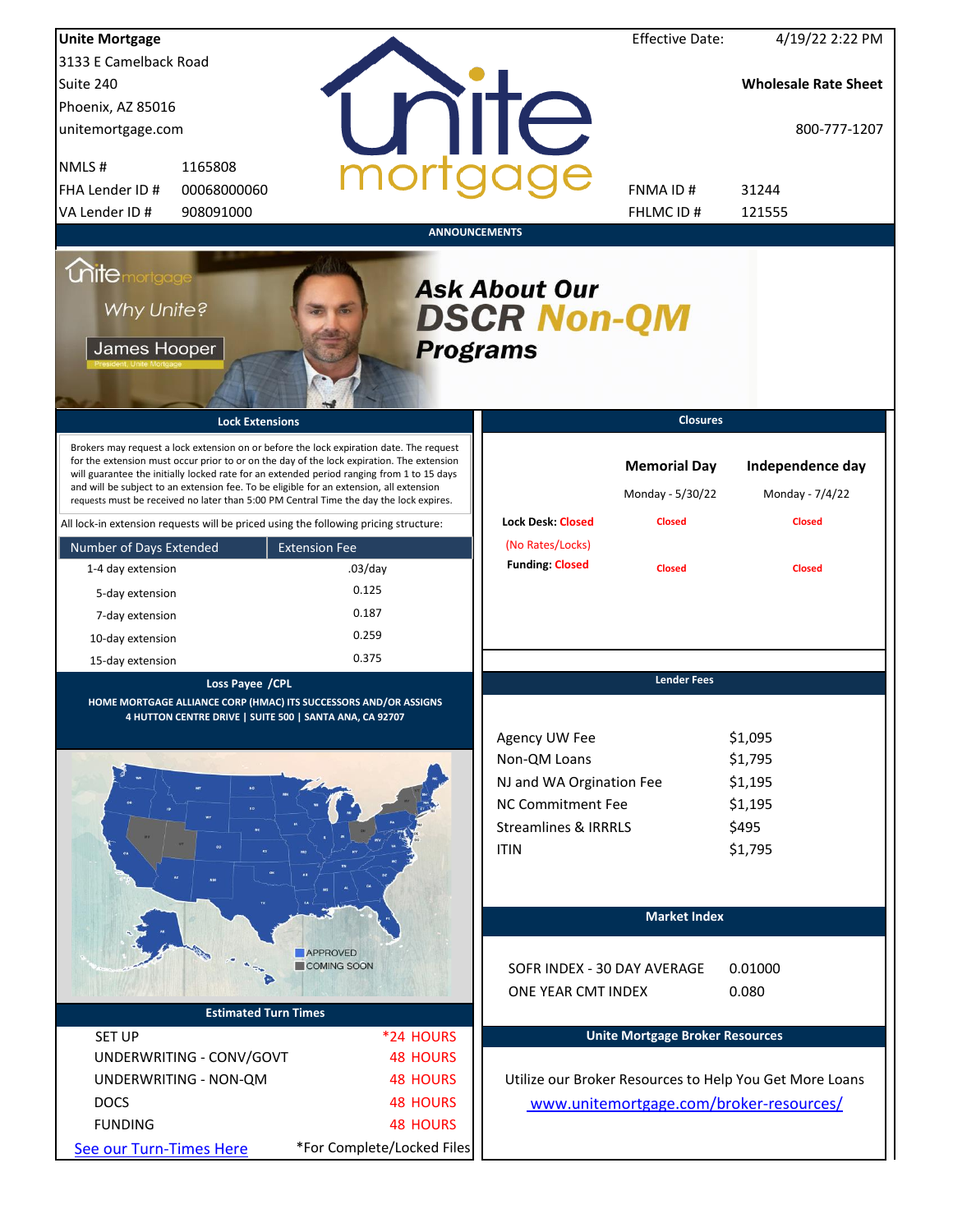

#### **Rates are subject to change without prior notice Not for Public View • For Professional Use Only**

Price Change Effective: 9:00 AM PST

**30 DAY PRICING PRICING ADJUSTMENTS**

┬

**Lock Desk** [locks@unitemtg](mailto:locks@unitemtg.com).com File Update: 19-Apr-2022 6:45 AM Effective Date: 19-Apr-2022 2009.M. PST Price Change Effective: 9:00 AM PST Lock Hours: 9:00 A.M. - 3:00 P.M. PST

8.375 103.0000 102.7500 **00.01-50 50.01-55 55.01-60 60.01-65 65.01-70 70.01-75 75.01-80**

**LTV**

## **INVESTOR PRIME**

**Documentation** 

| <b>30 DAY PRICING</b> |                |                 |  |  |  |  |  |  |
|-----------------------|----------------|-----------------|--|--|--|--|--|--|
| <b>RATE</b>           | <b>5/6 ARM</b> | <b>30YR FIX</b> |  |  |  |  |  |  |
| 8.375                 | 103.0000       | 102.7500        |  |  |  |  |  |  |
| 8.250                 | 102.8750       | 102.6250        |  |  |  |  |  |  |
| 8.125                 | 102.7500       | 102.5000        |  |  |  |  |  |  |
| 8.000                 | 102.6250       | 102.3750        |  |  |  |  |  |  |
| 7.875                 | 102.5000       | 102.2500        |  |  |  |  |  |  |
| 7.750                 | 102.3750       | 102.1250        |  |  |  |  |  |  |
| 7.625                 | 102.2500       | 102.0000        |  |  |  |  |  |  |
| 7.500                 | 102.1250       | 101.8750        |  |  |  |  |  |  |
| 7.375                 | 102.0000       | 101.7500        |  |  |  |  |  |  |
| 7.250                 | 101.8750       | 101.6250        |  |  |  |  |  |  |
| 7.125                 | 101.7500       | 101.5000        |  |  |  |  |  |  |
| 7.000                 | 101.6250       | 101.3750        |  |  |  |  |  |  |
| 6.875                 | 101.5000       | 101.2500        |  |  |  |  |  |  |
| 6.750                 | 101.3750       | 101.1250        |  |  |  |  |  |  |
| 6.625                 | 101.1250       | 100.8750        |  |  |  |  |  |  |
| 6.500                 | 100.8750       | 100.6250        |  |  |  |  |  |  |
| 6.375                 | 100.6250       | 100.3750        |  |  |  |  |  |  |
| 6.250                 | 100.3750       | 100.1250        |  |  |  |  |  |  |
| 6.125                 | 100,0000       | 99.7500         |  |  |  |  |  |  |
| 6.000                 | 99.6250        | 99.3750         |  |  |  |  |  |  |
| 5.875                 | 99.1250        | 98.8750         |  |  |  |  |  |  |
| 5.750                 | 98.6250        | 98.3750         |  |  |  |  |  |  |
|                       |                |                 |  |  |  |  |  |  |

| MAX PRICING (Lower of Price or Premium) |          |  |  |  |  |  |  |  |  |
|-----------------------------------------|----------|--|--|--|--|--|--|--|--|
| No Prepay - Hard                        | 987500   |  |  |  |  |  |  |  |  |
| 1yr Prepay - Hard                       | 99 8750  |  |  |  |  |  |  |  |  |
| 2yr Prepay - Hard                       | 100 1250 |  |  |  |  |  |  |  |  |
| 3yr Prepay - Hard                       | 100 3750 |  |  |  |  |  |  |  |  |
| 4yr Prepay - Hard                       | 100 6250 |  |  |  |  |  |  |  |  |
| 5yr Prepay - Hard                       | 100.8750 |  |  |  |  |  |  |  |  |
|                                         |          |  |  |  |  |  |  |  |  |
| <b>ARM MARGIN</b>                       |          |  |  |  |  |  |  |  |  |
| 5.000                                   | SOFR     |  |  |  |  |  |  |  |  |
|                                         |          |  |  |  |  |  |  |  |  |
| <b>LOCK FEES</b>                        |          |  |  |  |  |  |  |  |  |
| Relock Fee:                             | 250      |  |  |  |  |  |  |  |  |

| 8.250             | 102.8750                                | 102.6250 |  |                 |                                 |           | 2780                      | (0.250) | (0.375) | (0.500) | (0.625) | (0.875) | (1.125) | (1.750)                    |
|-------------------|-----------------------------------------|----------|--|-----------------|---------------------------------|-----------|---------------------------|---------|---------|---------|---------|---------|---------|----------------------------|
| 8.125             | 102.7500                                | 102.5000 |  |                 |                                 | 760 - 779 | (0.375)                   | (0.375) | (0.625) | (0.875) | (1.000) |         |         |                            |
|                   |                                         |          |  |                 |                                 |           |                           |         |         |         |         | (1.375) | (2.000) |                            |
| 8.000             | 102.6250                                | 102.3750 |  |                 | <b>DSCR</b>                     |           | 740 - 759                 | (0.375) | (0.500) | (0.750) | (1.000) | (1.250) | (1.625) | (2.250)                    |
| 7.875             | 102.5000                                | 102.2500 |  |                 |                                 |           | 720 - 739                 | (0.500) | (0.625) | (0.875) | (1.125) | (1.500) | (2.000) | (2.750)                    |
| 7.750             | 102.3750                                | 102.1250 |  |                 |                                 |           | $700 - 719$               | (0.625) | (0.750) | (1.000) | (1.375) | (1.875) | (2.500) | (3.500)                    |
|                   | 102.2500                                | 102.0000 |  |                 |                                 |           | 680 - 699                 |         |         |         |         |         |         |                            |
| 7.625             |                                         |          |  |                 |                                 |           |                           | (0.875) | (1.000) | (1.250) | (1.750) | (2.250) | (3.000) | (3.875)                    |
| 7.500             | 102.1250                                | 101.8750 |  |                 |                                 |           | $660 - 679$               | (1.375) | (1.500) | (1.625) | (2.250) | (3.125) | (3.750) | (4.500)                    |
| 7.375             | 102.0000                                | 101.7500 |  |                 |                                 | 540 - 659 | (1.875)                   | (2.000) | (2.125) | (2.750) | (3.625) | (4.750) | H N/A   |                            |
| 7.250             | 101.8750                                | 101.6250 |  |                 |                                 |           | $620 - 639$               | (2.375) | (2.500) | (2.625) | (3.250) | (4.125) | #N/A    | #N/A                       |
|                   |                                         |          |  |                 |                                 |           |                           |         |         |         |         |         |         |                            |
| 7.125             | 101.7500                                | 101.5000 |  |                 |                                 |           | 2780                      | (0.125) | (0.250) | (0.250) | (0.375) | (0.500) | (0.625) | (0.875)                    |
| 7.000             | 101.6250                                | 101.3750 |  |                 |                                 |           | 760 - 779                 | (0.250) | (0.250) | (0.250) | (0.500) | (0.625) | (0.750) | (1.125)                    |
| 6.875             | 101.5000                                | 101.2500 |  |                 |                                 |           | 740 - 759                 | (0.250) | (0.250) | (0.250) | (0.625) | (0.750) | (1.000) | (1.375)                    |
| 6.750             |                                         |          |  |                 |                                 |           | 720 - 739                 |         |         |         |         |         |         |                            |
|                   | 101.3750                                | 101.1250 |  |                 |                                 |           |                           | (0.250) | (0.375) | (0.375) | (0.750) | (0.875) | (1.125) | (1.625)                    |
| 6.625             | 101.1250                                | 100.8750 |  |                 | Bank Statements (12 & 24)       |           | 700 - 719                 | (0.375) | (0.375) | (0.625) | (0.875) | (1.125) | (1.500) | (2.000)                    |
| 6.500             | 100.8750                                | 100.6250 |  |                 |                                 |           | 680 - 699                 | (0.375) | (0.500) | (0.750) | (1.000) | (1.375) | (1.750) | (2.500)                    |
| 6.375             | 100.6250                                | 100.3750 |  |                 |                                 |           | $660 - 679$               | (0.500) | (0.750) | (1.000) | (1.500) | (2.250) | (2.750) | (3.500)                    |
|                   |                                         |          |  |                 |                                 |           |                           |         |         |         |         |         |         |                            |
| 6.250             | 100.3750                                | 100.1250 |  |                 |                                 |           | $640 - 659$               | (0.750) | (1.000) | (1.250) | (1.750) | (2.500) | (3.125) | $\#N/A$                    |
| 6.125             | 100.0000                                | 99.7500  |  |                 |                                 |           | $620 - 639$               | (1.250) | (1.500) | (1.750) | (2.250) | (3.000) | $\#N/A$ | #N/A                       |
| 6.000             | 99.6250                                 | 99.3750  |  |                 |                                 |           | $\geq 780$                | (0.125) | (0.250) | (0.250) | (0.625) | (0.875) | (1.125) | $\#N/A$                    |
|                   |                                         |          |  |                 |                                 |           |                           |         |         |         |         |         |         |                            |
| 5.875             | 99.1250                                 | 98.8750  |  |                 |                                 |           | 760 - 779                 | (0.125) | (0.250) | (0.375) | (0.750) | (1.000) | (1.375) | #N/A                       |
| 5.750             | 98.6250                                 | 98.3750  |  |                 |                                 |           | 740 - 759                 | (0.250) | (0.250) | (0.500) | (0.875) | (1.125) | (1.625) | $\#N/A$                    |
|                   |                                         |          |  |                 |                                 |           | 720 - 739                 | (0.375) | (0.500) | (0.625) | (1.000) | (1.500) | (2.000) | #N/A                       |
|                   |                                         |          |  |                 |                                 |           | 700 - 719                 |         |         |         |         |         |         |                            |
|                   |                                         |          |  |                 | <b>Asset Depletion</b>          |           |                           | (0.500) | (0.625) | (1.000) | (1.375) | (1.875) | (2.500) | #N/A                       |
|                   |                                         |          |  |                 |                                 |           | 680 - 699                 | (0.625) | (0.750) | (1.250) | (1.750) | (2.250) | (3.000) | #N/A                       |
|                   |                                         |          |  |                 |                                 |           | $660 - 679$               | (0.750) | (1.000) | (1.500) | (2.250) | (3.125) | $\#N/A$ | $\# \mathbb{N}/\mathbb{A}$ |
|                   |                                         |          |  |                 |                                 |           | $640 - 659$               | (1.250) | (1.500) | (2.000) | (2.750) | (3.625) | #N/A    | $\#N/A$                    |
|                   |                                         |          |  |                 |                                 |           |                           |         |         |         |         |         |         |                            |
|                   |                                         |          |  |                 |                                 |           | $620 - 639$               | (1.750) | (2.000) | (2.500) | (3.250) | #N/A    | #N/A    | $\#N/A$                    |
|                   | MAX PRICING (Lower of Price or Premium) |          |  |                 |                                 |           | $\geq 780$                | (0.625) | (0.750) | (0.750) | (1.125) | (1.375) | (1.625) | $\#N/A$                    |
| No Prepay - Hard  |                                         | 98.7500  |  |                 |                                 |           | 760 - 779                 | (0.625) | (0.750) | (0.875) | (1.250) | (1.500) | (1.875) | $\#N/A$                    |
|                   |                                         |          |  |                 |                                 |           |                           |         |         |         |         |         |         |                            |
| 1yr Prepay - Hard |                                         | 99.8750  |  |                 |                                 |           | 740 - 759                 | (0.750) | (0.750) | (1.000) | (1.375) | (1.625) | (2.125) | $\#N/A$                    |
| 2yr Prepay - Hard |                                         | 100.1250 |  |                 |                                 |           | 720 - 739                 | (0.875) | (1.000) | (1.125) | (1.500) | (2.000) | (2.500) | $\#N/A$                    |
| 3yr Prepay - Hard |                                         | 100.3750 |  |                 | <b>P&amp;L</b>                  |           | 700 - 719                 | (1.000) | (1.125) | (1.500) | (1.875) | (2.375) | (3.000) | #N/A                       |
|                   |                                         |          |  |                 |                                 |           |                           |         |         |         |         |         |         |                            |
| 4yr Prepay - Hard |                                         | 100.6250 |  |                 |                                 |           | 680 - 699                 | (1.125) | (1.250) | (1.750) | (2.250) | (2.750) | (3,500) | $\#N/A$                    |
| 5yr Prepay - Hard |                                         | 100.8750 |  |                 |                                 |           | $660 - 679$               | (1.250) | (1.500) | (2.000) | (2.750) | (3.625) | #N/A    | #N/A                       |
|                   |                                         |          |  |                 |                                 |           | $640 - 659$               | (1.750) | (2.000) | (2.500) | (3.250) | (4.125) | #N/A    | #N/A                       |
|                   | <b>ARM MARGIN</b>                       |          |  |                 |                                 |           | $620 - 639$               | (2.250) | (2.500) | (3.000) | (3.750) | $\#N/A$ | #N/A    | $\#N/A$                    |
|                   |                                         |          |  |                 |                                 |           |                           |         |         |         |         |         |         |                            |
|                   | 5.000                                   | SOFR     |  |                 |                                 |           | $\geq 780$                | 0.000   | 0.000   | 0.000   | (0.250) | (0.375) | (0.375) | (0.500)                    |
|                   |                                         |          |  |                 |                                 |           | 760 - 779                 | 0.000   | 0.000   | 0.000   | (0.250) | (0.375) | (0.500) | (0.625)                    |
|                   | <b>LOCK FEES</b>                        |          |  |                 |                                 |           | 740 - 759                 | 0.000   | 0.000   | 0.000   | (0.250) | (0.375) | (0.625) | (0.750)                    |
|                   | Relock Fee:                             | .250     |  |                 |                                 |           | 720 - 739                 | (0.125) | (0.125) | (0.125) | (0.250) | (0.500) | (0.750) | (1.000)                    |
|                   |                                         |          |  |                 |                                 |           |                           |         |         |         |         |         |         |                            |
|                   | Extension Fee Per Diem                  | .030     |  | <b>Full Doc</b> |                                 | 700 - 719 | (0.250)                   | (0.250) | (0.375) | (0.500) | (0.625) | (0.875) | (1.250) |                            |
|                   | <b>Extension Max:</b>                   | 15 Days  |  |                 |                                 | 680 - 699 | (0.250)                   | (0.250) | (0.500) | (0.625) | (0.750) | (1.000) | (1.375) |                            |
|                   |                                         |          |  |                 |                                 |           | $660 - 679$               | (0.250) | (0.375) | (0.500) | (1.000) | (1.375) | (1.625) | (2.000)                    |
|                   |                                         |          |  |                 |                                 |           |                           |         |         |         |         |         | (1.750) | $\#N/A$                    |
|                   |                                         |          |  |                 |                                 |           |                           |         |         |         |         |         |         |                            |
|                   |                                         |          |  |                 |                                 |           | 640 - 659                 | (0.375) | (0.375) | (0.500) | (1.250) | (1.500) |         |                            |
|                   |                                         |          |  |                 |                                 |           | $620 - 639$               | (0.500) | (0.500) | (0.500) | (1.500) | (1.750) | (2.000) | #N/A                       |
|                   |                                         |          |  |                 |                                 |           | 5/6 30yr ARM SOFR         | 0.000   | 0.000   | 0.000   | 0.000   | 0.000   | 0.000   | 0.000                      |
|                   |                                         |          |  |                 |                                 |           |                           |         |         |         |         |         |         |                            |
|                   |                                         |          |  |                 |                                 |           | 7/6 30yr ARM SOFR         | (0.250) | (0.250) | (0.250) | (0.250) | (0.250) | (0.250) | (0.250)                    |
|                   |                                         |          |  |                 | Product                         |           | 5/6 40yr ARM SOFR         | (0.250) | (0.250) | (0.250) | (0.250) | (0.250) | (0.250) | (0.250)                    |
|                   |                                         |          |  |                 |                                 |           | 7/6 40yr ARM SOFR         | (0.500) | (0.500) | (0.500) | (0.500) | (0.500) | (0.500) | (0.500)                    |
|                   |                                         |          |  |                 |                                 |           | 40yr Fixed                | (0.250) | (0.250) | (0.250) | (0.250) | (0.250) | (0.250) | (0.250)                    |
|                   |                                         |          |  |                 |                                 |           |                           |         |         |         |         |         |         |                            |
|                   |                                         |          |  |                 |                                 |           | Interest-Only             | (0.250) | (0.250) | (0.375) | (0.500) | (0.625) | (0.750) | (1.000)                    |
|                   |                                         |          |  |                 |                                 |           | 150,000-200K              | (0.500) | (0.500) | (0.500) | (0.500) | (0.500) | (0.750) | (0.750)                    |
|                   |                                         |          |  |                 |                                 |           | 200,001-300k              | 0.000   | 0.000   | 0.000   | 0.000   | (0.250) | (0.250) | (0.500)                    |
|                   |                                         |          |  |                 |                                 |           | 300.001-1.0m              | 0.000   | 0.000   | 0.000   | 0.000   | 0.000   | 0.000   | 0.000                      |
|                   |                                         |          |  |                 |                                 |           | 1,000,001-1.5m            | (0.250) | (0.250) | (0.250) | (0.250) | (0.250) | (0.250) | (0.500)                    |
|                   |                                         |          |  |                 | <b>Loan Amount</b>              |           | 1,500,001-2.0m            | (0.500) | (0.500) | (0.500) | (0.500) | (0.500) | (0.500) | #N/A                       |
|                   |                                         |          |  |                 |                                 |           | 2,000,001-2.5m            | (0.750) | (0.750) | (0.750) | (0.750) | (0.750) | (0.750) | #N//                       |
|                   |                                         |          |  |                 |                                 |           | 2,500,001-3.0m            | (0.750) | (0.750) | (0.750) | (0.750) | (0.750) | (0.750) | $\#N/A$                    |
|                   |                                         |          |  |                 |                                 |           |                           |         |         |         |         |         |         |                            |
|                   |                                         |          |  |                 |                                 |           | 3,000,001-3.5m            | N/A     | N/A     | N/A     | N/A     | N/A     | #N/A    | $\#N/A$                    |
|                   |                                         |          |  |                 |                                 |           | 3,500,001-4.0m            | N/A     | N/A     | N/A     | N/A     | N/A     | #N/A    | $\#N/A$                    |
|                   |                                         |          |  |                 |                                 |           | $DSCR \geq 1.5$           | 0.250   | 0.250   | 0.250   | 0.250   | 0.250   | 0.250   | 0.250                      |
|                   |                                         |          |  |                 |                                 |           | DSCR 1.25-1.49            | 0.250   | 0.250   | 0.250   | 0.250   | 0.250   | 0.250   | 0.250                      |
|                   |                                         |          |  |                 | <b>DSCR</b>                     |           | DSCR 1.10-1.24            | 0.000   | 0.000   | 0.000   | 0.000   | 0.000   | 0.000   | 0.000                      |
|                   |                                         |          |  |                 |                                 |           | DSCR 1.00-1.09            | (0.250) | (0.250) | (0.375) | (0.375) | (0.500) | (0.500) | (0.750)                    |
|                   |                                         |          |  |                 |                                 |           | DSCR 0.75-0.99            | (1.500) | (1.500) | (1.625) | (1.625) | (1.750) | (1.750) | #N/A                       |
|                   |                                         |          |  |                 |                                 |           | 43.01-50                  | 0.000   | 0.000   | 0.000   | 0.000   | (0.125) | (0.125) | (0.125)                    |
|                   |                                         |          |  |                 | DTI                             |           | 50.01-55                  | 0.000   | 0.000   | 0.000   | 0.000   | (0.375) | (0.375) | $\#N/A$                    |
|                   |                                         |          |  |                 | <b>Bank Statements</b>          |           | 12mo Bank Stmt            | (0.125) | (0.125) | (0.125) | (0.250) | (0.375) | (0.375) | (0.375)                    |
|                   |                                         |          |  |                 | Purpose                         |           | Cash-Out                  |         |         |         |         | (0.500) | (0.750) | $\#N/I$                    |
|                   |                                         |          |  |                 |                                 |           |                           | (0.250) | (0.375) | (0.375) | (0.375) |         |         |                            |
|                   |                                         |          |  |                 |                                 |           | Condo-Warrantable         | (0.250) | (0.250) | (0.250) | (0.250) | (0.500) | (0.500) | (0.500)                    |
|                   |                                         |          |  |                 |                                 |           | Condo-NonWarrantable      | (0.500) | (0.500) | (0.500) | (0.500) | (0.750) | #N//    | #N/                        |
|                   |                                         |          |  |                 | <b>Property Type</b>            |           | 2-Unit                    | (0.250) | (0.250) | (0.250) | (0.250) | (0.500) | (0.500) | (0.500)                    |
|                   |                                         |          |  |                 |                                 |           | 3-Unit                    | (0.250) | (0.250) | (0.250) | (0.250) | (0.500) | (0.500) | (0.500)                    |
|                   |                                         |          |  |                 |                                 |           | 4-Unit                    | (0.250) | (0.250) | (0.250) | (0.250) | (0.500) | (0.500) | (0.500)                    |
|                   |                                         |          |  |                 |                                 |           | Modular                   | (1.000) | (1.000) | (1.000) | (1.000) | (1.000) | (1.000) | (1.000)                    |
|                   |                                         |          |  |                 | Citizenship                     |           | Foreign Nat'l (DSCR Only) | N/A     | N/A     | N/A     | N/A     | N/A     | N/A     | N/A                        |
|                   |                                         |          |  |                 |                                 |           | 1x30x12                   | (0.750) | (0.750) | (0.750) | (0.750) | (0.750) | (0.750) | (0.750)                    |
|                   |                                         |          |  |                 |                                 |           | Multiple30x12             | (2.250) | (2.250) | (2.250) | (2.250) | (2.250) | (2.250) | #N/A                       |
|                   |                                         |          |  |                 |                                 |           |                           |         |         |         |         |         |         |                            |
|                   |                                         |          |  |                 | <b>Credit / Housing History</b> |           | FC/SS/DIL/BK7 36-47mo     | (1.000) | (1.000) | (1.000) | (1.000) | (1.000) | (1.000) | (1.000)                    |
|                   |                                         |          |  |                 |                                 |           | FC/SS/DIL/BK7 24-35mo     | (1.750) | (1.750) | (1.750) | (1.750) | (1.750) | (1.750) | #N/A                       |
|                   |                                         |          |  |                 |                                 |           | BK7 12-23mo               | (2.500) | (2.500) | (2.500) | (2.500) | (2.500) | (2.500) | #N/A                       |
|                   |                                         |          |  |                 |                                 |           | BK13 DC                   | (1.000) | (1.000) | (1.000) | (1.000) | (1.000) | (1.000) | (1.000)                    |
|                   |                                         |          |  |                 | <b>Other Miscellaneous</b>      |           | ACH                       | 0.125   | 0.125   | 0.125   | 0.125   | 0.125   | 0.125   | 0.125                      |
|                   |                                         |          |  |                 |                                 |           | No Escrows                | (0.150) | (0.150) | (0.150) | (0.150) | (0.150) | (0.150) | (0.150)                    |
|                   |                                         |          |  |                 |                                 |           | No Prepay                 | (1.500) | (1.500) | (1.500) | (1.500) | (1.500) | (1.500) | (1.500)                    |
|                   |                                         |          |  |                 |                                 |           | 1yr Prepay                | (1.000) | (1.000) | (1.000) | (1.000) | (1.000) | (1.000) | (1.000)                    |
|                   |                                         |          |  |                 |                                 |           | 2yr Prepay                | (0.500) | (0.500) | (0.500) | (0.500) | (0.500) | (0.500) | (0.500)                    |
|                   |                                         |          |  |                 | <b>Prepay Penalty</b>           |           | <b>Byr Prepay</b>         | 0.000   | 0.000   | 0.000   | 0.000   | 0.000   | 0.000   | 0.000                      |
|                   |                                         |          |  |                 |                                 |           |                           | 0.375   | 0.375   | 0.375   | 0.375   | 0.375   | 0.375   | 0.375                      |
|                   |                                         |          |  |                 |                                 |           | 4yr Prepay                | 0.750   | 0.750   | 0.750   | 0.750   | 0.750   | 0.750   | 0.750                      |
|                   |                                         |          |  |                 | <b>Lock Term</b>                |           | Syr Prepay<br>40 Day      |         |         |         |         |         |         |                            |
|                   |                                         |          |  |                 |                                 |           |                           | (0.150) | (0.150) | (0.150) | (0.150) | (0.150) | (0.150) | (0.150)                    |
|                   |                                         |          |  |                 |                                 |           |                           |         |         |         |         |         |         |                            |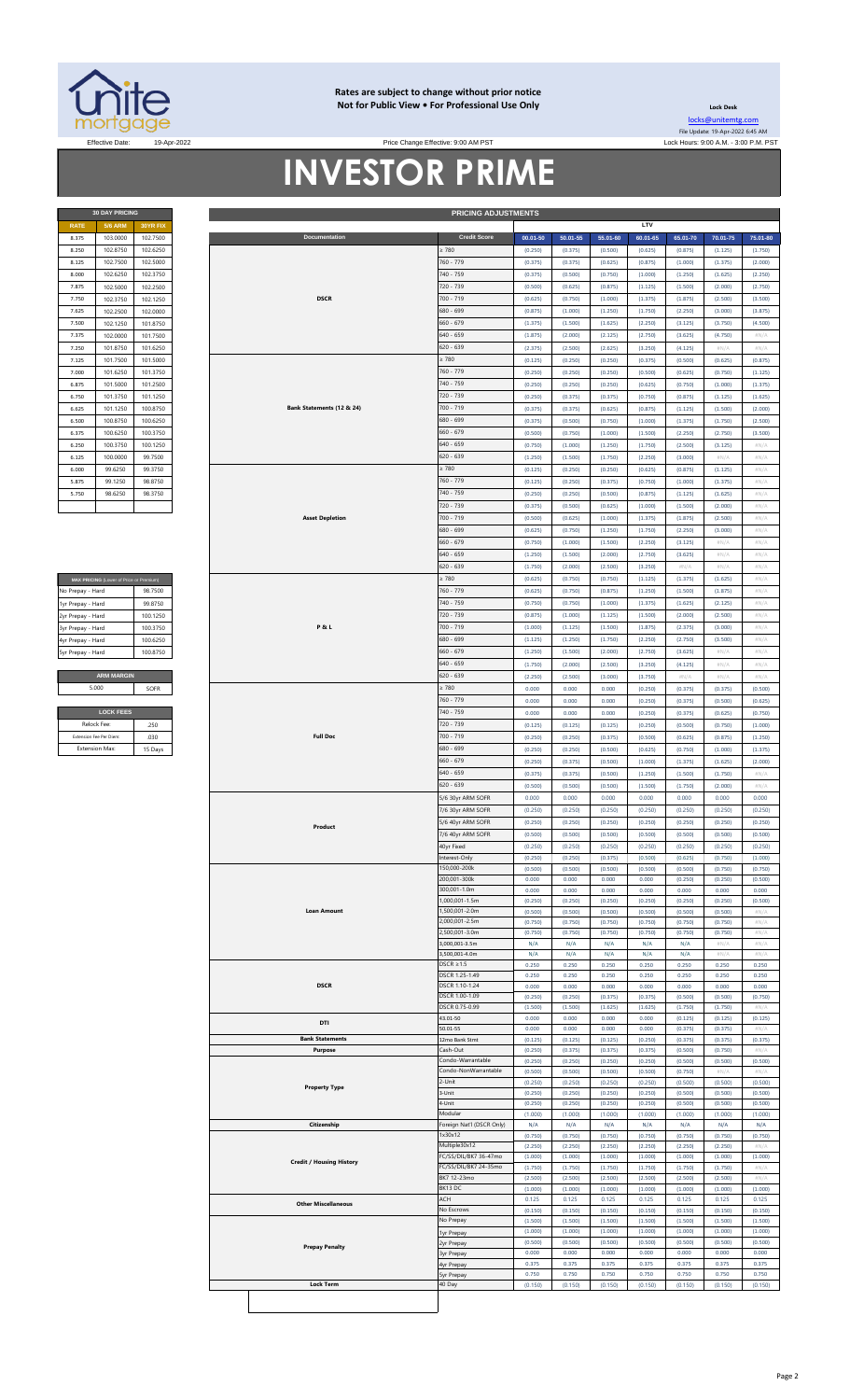

**Rates are subject to change without prior notice Not for Public View • For Professional Use Only** 

**Lock Desk** locks@unitemtg.com File Update: 19-Apr-2022 6:45 AM Lock Hours: 9:00 A.M. - 3:00 P.M. PST

Effective Date: 19-Apr-2022 19-Apr-2022 Price Change Effective: 9:00 AM PST

# **OWNER-OCCUPIED PRIME**

| PRIMARY & SECONDARY HOME |                |                 |  |  |  |  |  |  |
|--------------------------|----------------|-----------------|--|--|--|--|--|--|
| <b>RATE</b>              | <b>5/6 ARM</b> | <b>30YR FIX</b> |  |  |  |  |  |  |
| 8.250                    | 103.375        | 103.125         |  |  |  |  |  |  |
| 8.125                    | 103.250        | 103.000         |  |  |  |  |  |  |
| 8.000                    | 103.125        | 102.875         |  |  |  |  |  |  |
| 7.875                    | 103.000        | 102.750         |  |  |  |  |  |  |
| 7.750                    | 102.875        | 102.625         |  |  |  |  |  |  |
| 7.625                    | 102.750        | 102.500         |  |  |  |  |  |  |
| 7.500                    | 102.625        | 102.375         |  |  |  |  |  |  |
| 7.375                    | 102.500        | 102.250         |  |  |  |  |  |  |
| 7.250                    | 102.375        | 102.125         |  |  |  |  |  |  |
| 7.125                    | 102.250        | 102.000         |  |  |  |  |  |  |
| 7.000                    | 102.125        | 101.875         |  |  |  |  |  |  |
| 6.875                    | 102.000        | 101.750         |  |  |  |  |  |  |
| 6.750                    | 101.875        | 101.625         |  |  |  |  |  |  |
| 6.625                    | 101.750        | 101.500         |  |  |  |  |  |  |
| 6.500                    | 101.625        | 101.375         |  |  |  |  |  |  |
| 6.375                    | 101.375        | 101.125         |  |  |  |  |  |  |
| 6.250                    | 101.125        | 100.875         |  |  |  |  |  |  |
| 6.125                    | 100.875        | 100.625         |  |  |  |  |  |  |
| 6.000                    | 100.625        | 100.375         |  |  |  |  |  |  |
| 5.875                    | 100.250        | 100.000         |  |  |  |  |  |  |
| 5.750                    | 99.875         | 99.625          |  |  |  |  |  |  |
| 5.625                    | 99.375         | 99.125          |  |  |  |  |  |  |
| 5.500                    | 98.875         | 98.625          |  |  |  |  |  |  |
|                          |                |                 |  |  |  |  |  |  |
|                          |                |                 |  |  |  |  |  |  |

**ARM MARGIN** 5.000

| <b>LOCK FEES</b>                        |         |  |  |  |  |  |
|-----------------------------------------|---------|--|--|--|--|--|
| Relock Fee:                             | 250     |  |  |  |  |  |
| <b>Extension Fee Per Diem</b>           | .030    |  |  |  |  |  |
| <b>Extension Max:</b>                   | 15 Days |  |  |  |  |  |
|                                         |         |  |  |  |  |  |
| MAX PRICING (Lower of Price or Premium) |         |  |  |  |  |  |
| 100,0000                                |         |  |  |  |  |  |

|                       | PRIMARY & SECONDARY HOME                |          |                               |                       |          |          | <b>PRICING ADJUSTMENTS</b> |          |          |          |          |               |          |
|-----------------------|-----------------------------------------|----------|-------------------------------|-----------------------|----------|----------|----------------------------|----------|----------|----------|----------|---------------|----------|
| RATE                  | <b>5/6 ARM</b>                          | 30YR FIX |                               |                       |          |          |                            |          | LTV      |          |          |               |          |
| 8.250                 | 103.375                                 | 103.125  | <b>Documentation</b>          | <b>Credit Score</b>   | 00.01-50 | 50.01-55 | 55.01-60                   | 60.01-65 | 65.01-70 | 70.01-75 | 75.01-80 | 80.01-85      | 85.01-90 |
| 8.125                 | 103.250                                 | 103.000  |                               | $\geq 780$            | 0.000    | 0.000    | 0.000                      | (0.250)  | (0.375)  | (0.375)  | (0.500)  | (0.750)       | (1.125)  |
| 8.000                 | 103.125                                 | 102.875  |                               | 760 - 779             | 0.000    | 0.000    | 0.000                      | (0.250)  | (0.375)  | (0.500)  | (0.625)  | (0.875)       | (1.375)  |
| 7.875                 | 103.000                                 | 102.750  |                               | 740 - 759             | 0.000    | 0.000    | 0.000                      | (0.250)  | (0.375)  | (0.625)  | (0.750)  | (1.125)       | (1.625)  |
| 7.750                 | 102.875                                 | 102.625  |                               | 720 - 739             | (0.125)  | (0.125)  | (0.125)                    | (0.250)  | (0.500)  | (0.750)  | (1.000)  | (1.250)       | (1.875)  |
| 7.625                 | 102.750                                 | 102.500  | <b>Full Doc</b>               | 700 - 719             | (0.250)  | (0.250)  | (0.375)                    | (0.500)  | (0.625)  | (0.875)  | (1.250)  | (1.625)       | (2.250)  |
| 7.500                 | 102.625                                 | 102.375  |                               | 680 - 699             | (0.250)  | (0.250)  | (0.500)                    | (0.625)  | (0.750)  | (1.000)  | (1.375)  | (2.000)       | #N/ $/$  |
|                       |                                         |          |                               |                       |          |          |                            |          |          |          |          |               |          |
| 7.375                 | 102.500                                 | 102.250  |                               | $660 - 679$           | (0.250)  | (0.375)  | (0.500)                    | (1.000)  | (1.375)  | (1.625)  | (2.000)  | (2.750)       | #N/A     |
| 7.250                 | 102.375                                 | 102.125  |                               | $640 - 659$           | (0.375)  | (0.375)  | (0.500)                    | (1.250)  | (1.500)  | (1.750)  | (2.250)  | $\#N/A$       | #N/A     |
| 7.125                 | 102.250                                 | 102.000  |                               | $620 - 639$           | (0.500)  | (0.500)  | (0.500)                    | (1.500)  | (1.750)  | (2.000)  | (2.500)  | $\#N/A$       | #N/A     |
| 7.000                 | 102.125                                 | 101.875  |                               | $\geq 780$            | (0.125)  | (0.250)  | (0.250)                    | (0.375)  | (0.500)  | (0.625)  | (0.875)  | (1.250)       | (2.000)  |
| 6.875                 | 102.000                                 | 101.750  |                               | 760 - 779             | (0.250)  | (0.250)  | (0.250)                    | (0.500)  | (0.625)  | (0.750)  | (1.125)  | (1.625)       | (2.375)  |
| 6.750                 | 101.875                                 | 101.625  |                               | 740 - 759             | (0.250)  | (0.250)  | (0.250)                    | (0.625)  | (0.750)  | (1.000)  | (1.375)  | (1.875)       | (2.875)  |
| 6.625                 | 101.750                                 | 101.500  |                               | 720 - 739             | (0.250)  | (0.375)  | (0.375)                    | (0.750)  | (0.875)  | (1.125)  | (1.625)  | (2.250)       | (3.375)  |
| 6.500                 | 101.625                                 | 101.375  | Bank Statement / 1099         | 700 - 719             | (0.375)  | (0.375)  | (0.625)                    | (0.875)  | (1.125)  | (1.500)  | (2.000)  | (2.750)       | (4.000)  |
| 6.375                 | 101.375                                 | 101.125  |                               | 680 - 699             | (0.375)  | (0.500)  | (0.750)                    | (1.000)  | (1.375)  | (1.750)  | (2.500)  | (3.500)       | #N/ $/$  |
| 6.250                 | 101.125                                 | 100.875  |                               | $660 - 679$           | (0.500)  | (0.750)  | (1.000)                    | (1.500)  | (2.250)  | (2.750)  | (3.500)  | (4.250)       | #N/A     |
| 6.125                 | 100.875                                 | 100.625  |                               | $640 - 659$           | (0.750)  | (1.000)  | (1.250)                    | (1.750)  | (2.500)  | (3.125)  | (4.000)  | $\#N/\Lambda$ | #N/A     |
| 6.000                 | 100.625                                 | 100.375  |                               | $620 - 639$           | (1.250)  | (1.500)  | (1.750)                    | (2.250)  | (3.000)  | (3.625)  | #N/A     | $\#N/A$       | #N/A     |
| 5.875                 | 100.250                                 | 100.000  |                               | $\geq 780$            | (0.125)  | (0.250)  | (0.250)                    | (0.625)  | (0.875)  | (1.125)  | (1.625)  | #N/A          | #N/A     |
| 5.750                 | 99.875                                  | 99.625   |                               | 760 - 779             | (0.125)  | (0.250)  | (0.375)                    | (0.750)  | (1.000)  | (1.375)  | (2.000)  | $\#N/A$       | #N/A     |
| 5.625                 | 99.375                                  | 99.125   |                               | 740 - 759             | (0.250)  | (0.250)  | (0.500)                    | (0.875)  | (1.125)  | (1.625)  | (2.375)  | $\#N/A$       | #N/A     |
| 5.500                 | 98.875                                  | 98.625   |                               | 720 - 739             | (0.375)  | (0.500)  | (0.625)                    | (1.000)  | (1.500)  | (2.000)  | (2.875)  | $\#N/A$       | #N/A     |
|                       |                                         |          | <b>Asset Depletion</b>        | 700 - 719             | (0.500)  | (0.625)  | (1.000)                    | (1.375)  | (1.875)  | (2.500)  | (3.500)  | $\#N/A$       | #N/A     |
|                       |                                         |          |                               | 680 - 699             | (0.625)  | (0.750)  | (1.250)                    | (1.750)  | (2.250)  | (3.000)  | (4.500)  | $\#N/A$       | #N/A     |
|                       |                                         |          |                               | $660 - 679$           |          |          |                            |          |          |          |          |               |          |
|                       |                                         |          |                               |                       | (0.750)  | (1.000)  | (1.500)                    | (2.250)  | (3.125)  | (4.375)  | #N/A     | $\#N/A$       | #N/A     |
|                       |                                         |          |                               | $640 - 659$           | (1.250)  | (1.500)  | (2.000)                    | (2.750)  | (3.625)  | (4.875)  | #N/A     | $\#N/A$       | #N/A     |
|                       | <b>ARM MARGIN</b>                       |          |                               | $620 - 639$           | (1.750)  | (2.000)  | (2.500)                    | (3.250)  | (4.125)  | #N/A     | #N/ $/$  | $\#N/A$       | #N/A     |
|                       | 5.000                                   | SOFR     |                               | $\geq 780$            | (0.625)  | (0.750)  | (0.750)                    | (1.125)  | (1.375)  | (1.625)  | (2.250)  | #N/A          | #N/A     |
|                       |                                         |          |                               | 760 - 779             | (0.625)  | (0.750)  | (0.875)                    | (1.250)  | (1.500)  | (1.875)  | (2.625)  | #N/A          | #N/A     |
|                       |                                         |          |                               | 740 - 759             | (0.750)  | (0.750)  | (1.000)                    | (1.375)  | (1.625)  | (2.125)  | (3.000)  | #N/A          | #N/A     |
|                       | <b>LOCK FEES</b>                        |          |                               | 720 - 739             | (0.875)  | (1.000)  | (1.125)                    | (1.500)  | (2.000)  | (2.500)  | (3.500)  | #N/A          | #N/A     |
| Relock Fee:           |                                         | .250     | P & L Only - WVOE             | 700 - 719             | (1.000)  | (1.125)  | (1.500)                    | (1.875)  | (2.375)  | (3.000)  | (4.250)  | #N/A          | #N/A     |
|                       | xtension Fee Per Diem                   | .030     |                               | 680 - 699             | (1.125)  | (1.250)  | (1.750)                    | (2.250)  | (2.750)  | (3.500)  | (5.000)  | #N/A          | #N/A     |
| <b>Extension Max:</b> |                                         | 15 Days  |                               | 660 - 679             | (1.250)  | (1.500)  | (2.000)                    | (2.750)  | (3.625)  | (4.875)  | $\#N/A$  | #N/A          | #N/A     |
|                       |                                         |          |                               | $640 - 659$           | (1.750)  | (2.000)  | (2.500)                    | (3.250)  | (4.125)  | (5.375)  | $\#N/A$  | #N/A          | #N/A     |
|                       | MAX PRICING (Lower of Price or Premium) |          |                               | $620 - 639$           | (2.250)  | (2.500)  | (3.000)                    | (3.750)  | (4.625)  | #N/A     | $\#N/A$  | #N/A          | #N/A     |
|                       | 100.0000                                |          |                               | No Bank Stmt          | 0.000    | 0.000    | 0.000                      | 0.000    | 0.000    | 0.000    | 0.000    | 0.000         | 0.000    |
|                       |                                         |          |                               |                       |          |          |                            |          |          |          |          |               |          |
|                       |                                         |          | <b>Bank Statements</b>        | 12mo Bank Stmt        | (0.125)  | (0.125)  | (0.125)                    | (0.250)  | (0.375)  | (0.375)  | (0.375)  | (0.500)       | (0.500)  |
|                       |                                         |          |                               | 24mo Bank Stmt        | 0.000    | 0.000    | 0.000                      | 0.000    | 0.000    | 0.000    | 0.000    | 0.000         | 0.000    |
|                       |                                         |          |                               | 7/6 30yr ARM SOFR     | (0.250)  | (0.250)  | (0.250)                    | (0.250)  | (0.250)  | (0.250)  | (0.250)  | (0.250)       | (0.250)  |
|                       |                                         |          |                               | 5/6 40yr ARM SOFR     | (0.250)  | (0.250)  | (0.250)                    | (0.250)  | (0.250)  | (0.250)  | (0.250)  | (0.250)       | (0.250)  |
|                       |                                         |          | Product                       | 7/6 40yr ARM SOFR     | (0.500)  | (0.500)  | (0.500)                    | (0.500)  | (0.500)  | (0.500)  | (0.500)  | (0.500)       | (0.500)  |
|                       |                                         |          |                               | 40yr Fixed            | (0.250)  | (0.250)  | (0.250)                    | (0.250)  | (0.250)  | (0.250)  | (0.250)  | (0.250)       | (0.250)  |
|                       |                                         |          |                               | Interest-Only         | (0.250)  | (0.250)  | (0.375)                    | (0.500)  | (0.625)  | (0.750)  | (1.000)  | (1.750)       | #N/A     |
|                       |                                         |          |                               | 150,000-200k          | (0.500)  | (0.500)  | (0.500)                    | (0.500)  | (0.500)  | (0.750)  | (0.750)  | (1.000)       | (1.000)  |
|                       |                                         |          |                               | 200,001-300k          | 0.000    | 0.000    | 0.000                      | 0.000    | (0.250)  | (0.250)  | (0.250)  | (0.500)       | (0.500)  |
|                       |                                         |          |                               | 300,001-400k          | 0.000    | 0.000    | 0.000                      | 0.000    | 0.000    | 0.000    | 0.000    | (0.500)       | (0.500)  |
|                       |                                         |          |                               | 400,001-1,000,000     | 0.000    | 0.000    | 0.000                      | 0.000    | 0.000    | 0.000    | 0.000    | 0.000         | 0.000    |
|                       |                                         |          | <b>Loan Amount</b>            | 1,000,001-1.5m        | (0.250)  | (0.250)  | (0.250)                    | (0.250)  | (0.250)  | (0.250)  | (0.250)  | (0.250)       | (0.250)  |
|                       |                                         |          |                               | 1,500,001-2.0m        | (0.500)  | (0.500)  | (0.500)                    | (0.500)  | (0.500)  | (0.500)  | (0.500)  | $\#N/A$       | #N/A     |
|                       |                                         |          |                               | 2,000,001-2.5m        | (0.750)  | (0.750)  | (0.750)                    | (0.750)  | (0.750)  | (0.750)  | (0.750)  | $\#N/A$       | #N/A     |
|                       |                                         |          |                               | 2,500,001-3.0m        | (0.750)  | (0.750)  | (0.750)                    | (0.750)  | (0.750)  | (0.750)  | (0.750)  | #N/A          | #N/A     |
|                       |                                         |          |                               | 3,000,001-3.5m        | N/A      | N/A      | N/A                        | N/A      | N/A      | N/A      | #N/A     | $\#N/A$       | #N/ $/$  |
|                       |                                         |          |                               | 43.01-50              |          |          |                            |          |          |          |          |               |          |
|                       |                                         |          | DTI                           | 50.01-55              | 0.000    | 0.000    | 0.000                      | 0.000    | 0.000    | (0.125)  | (0.125)  | (0.125)       | (0.125)  |
|                       |                                         |          |                               |                       | 0.000    | 0.000    | 0.000                      | 0.000    | 0.000    | (0.375)  | (0.375)  | #N/A          | #N/ $/$  |
|                       |                                         |          | Cash Out                      |                       | (0.250)  | (0.375)  | (0.375)                    | (0.375)  | (0.500)  | (0.750)  | (1.250)  | $\#N/A$       | #N/A     |
|                       |                                         |          | <b>Second Home</b>            |                       | (0.500)  | (0.500)  | (0.500)                    | (0.500)  | (0.500)  | (0.500)  | (0.500)  | $\#N/A$       | #N/A     |
|                       |                                         |          | Geographical                  | Non-CA                | 0.250    | 0.250    | 0.250                      | 0.250    | 0.250    | 0.250    | 0.250    | 0.250         | 0.250    |
|                       |                                         |          |                               | Condo-Warrantable     | (0.250)  | (0.250)  | (0.250)                    | (0.250)  | (0.500)  | (0.500)  | (0.500)  | (0.500)       | #N/A     |
|                       |                                         |          |                               | Condo-NonWarrantable  | (0.500)  | (0.500)  | (0.500)                    | (0.500)  | (0.750)  | (0.750)  | #N/A     | #N/A          | #N/A     |
|                       |                                         |          |                               | 2-Unit                | (0.250)  | (0.250)  | (0.250)                    | (0.250)  | (0.500)  | (0.500)  | (0.500)  | (0.750)       | #N/A     |
|                       |                                         |          | <b>Property Type</b>          | 3-Unit                | (0.250)  | (0.250)  | (0.250)                    | (0.250)  | (0.500)  | (0.500)  | (0.500)  | (0.750)       | #N/A     |
|                       |                                         |          |                               | 4-Unit                | (0.250)  | (0.250)  | (0.250)                    | (0.250)  | (0.500)  | (0.500)  | (0.500)  | (0.750)       | #N/A     |
|                       |                                         |          |                               | Modular               | (1.000)  | (1.000)  | (1.000)                    | (1.000)  | (1.000)  | (1.000)  | (1.000)  | #N/A          | #N/ $/$  |
|                       |                                         |          |                               | Rural                 | (1.000)  | (1.000)  | (1.000)                    | (1.000)  | (1.000)  | (1.000)  | #N//     | $\#N/A$       | #N/ $/$  |
|                       |                                         |          |                               | 1x30x12               | (0.750)  | (0.750)  | (0.750)                    | (0.750)  | (0.750)  | (0.750)  | (0.750)  | (1.000)       | (1.000)  |
|                       |                                         |          |                               | Multiple30x12         | (2.250)  | (2.250)  | (2.250)                    | (2.250)  | (2.250)  | (2.250)  | (2.500)  | (2.500)       | #N//     |
|                       |                                         |          |                               | FC/SS/DIL/BK7 36-47mo | (1.000)  | (1.000)  | (1.000)                    | (1.000)  | (1.000)  | (1.000)  | (1.000)  | (1.000)       | (1.000)  |
|                       |                                         |          |                               | FC/SS/DIL/BK7 24-35mo | (1.750)  | (1.750)  | (1.750)                    | (1.750)  | (1.750)  | (1.750)  | (1.750)  | (1.750)       | #N/ $/$  |
|                       |                                         |          | <b>Credit/Housing History</b> | BK7 12-23mo           | (2.500)  | (2.500)  | (2.500)                    | (2.500)  | (2.500)  | (2.500)  | (2.500)  | (2.500)       | #N/A     |
|                       |                                         |          |                               | BK13 DC               | (1.000)  | (1.000)  | (1.000)                    | (1.000)  | (1.000)  | (1.000)  | (1.000)  | (1.000)       | (1.000)  |
|                       |                                         |          |                               | ACH                   | 0.125    | 0.125    | 0.125                      | 0.125    | 0.125    | 0.125    | 0.125    | 0.125         | 0.125    |
|                       |                                         |          | <b>Misccellaneous</b>         | No Escrows (No HPML)  | (0.150)  | (0.150)  | (0.150)                    | (0.150)  | (0.150)  | (0.150)  | (0.150)  | (0.150)       | (0.150)  |
|                       |                                         |          | <b>Lock Term</b>              | 40 Day                | (0.150)  | (0.150)  | (0.150)                    | (0.150)  | (0.150)  | (0.150)  | (0.150)  | (0.150)       | (0.150)  |
|                       |                                         |          |                               |                       |          |          |                            |          |          |          |          |               |          |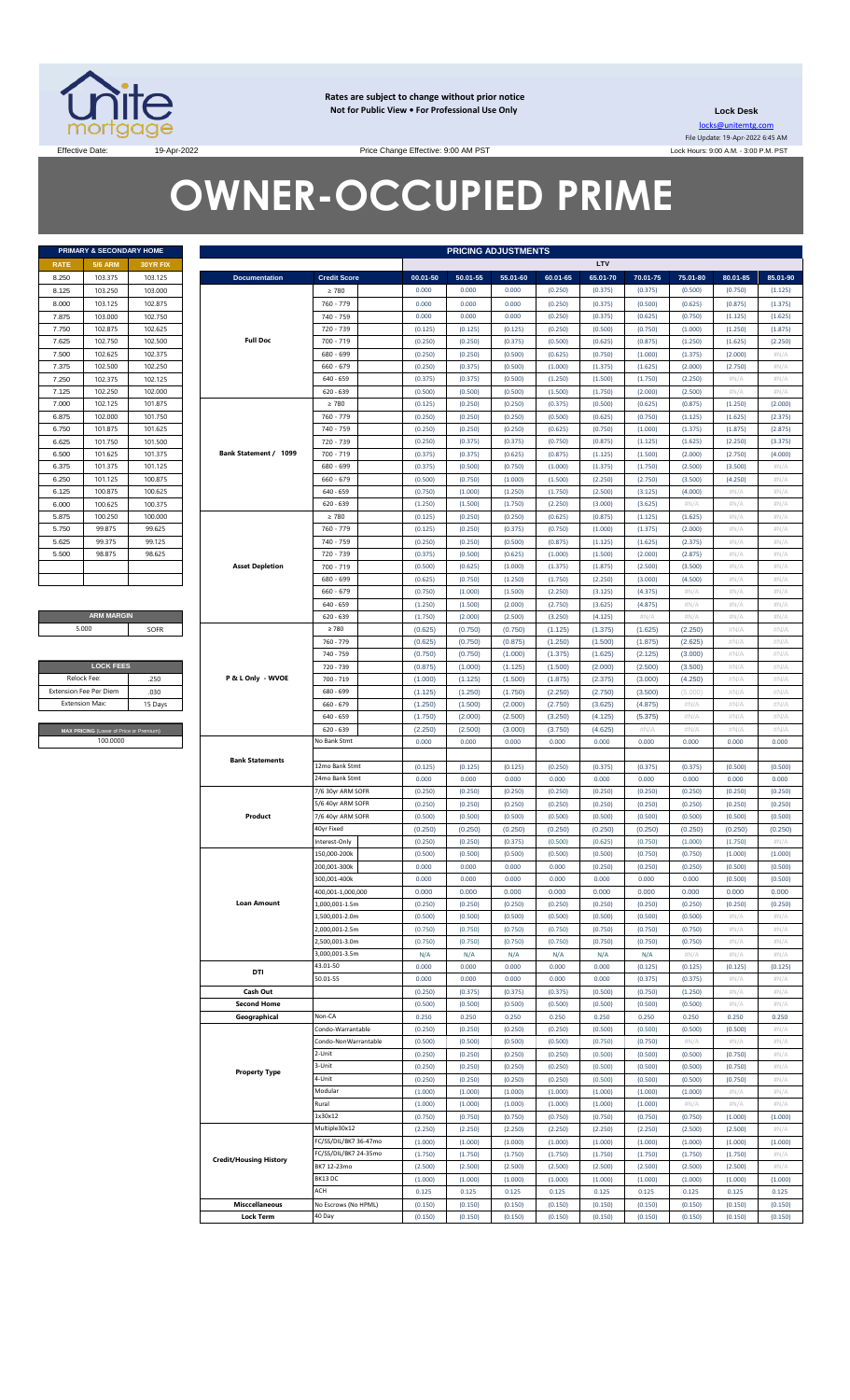

#### [V](https://unitemortgage.com/)isit: https://unitemortgage.com

The pricing engine is the Formal price given, please access it through: **Quick Pricer:** [https://un](https://unitemortgage.com/broker-resources/price-my-loan/)itemortgage.com/broker-resources/price-my-loan/

### **CALL US TODAY: 800-777-1207**

#### **ITIN PRODUCTS AND PRICING**

#### **ITIN PRIME LOANS**

#### **All Pricing is Par all adjustments are Rate adjusments.**

| 30 Year Fixed                                                            |        |        |        |        |        |        |  |  |  |  |
|--------------------------------------------------------------------------|--------|--------|--------|--------|--------|--------|--|--|--|--|
| Credit / LTV up to 60% 60.01-65% 65.01-70% 70.01-75% 75.01-80% 80.01-85% |        |        |        |        |        |        |  |  |  |  |
| > 720                                                                    | 5.875% | 6.125% | 6.250% | 6.500% | 6.750% | 7.125% |  |  |  |  |
| $700 - 719$                                                              | 6.125% | 6.250% | 6.375% | 6.625% | 6.875% | 7.250% |  |  |  |  |
| $690 - 699$                                                              | 6.250% | 6.375% | 6.625% | 6.750% | 7.250% | 7.375% |  |  |  |  |
| $680 - 699$                                                              | 6.250% | 6.375% | 6.625% | 6.750% | 7.250% |        |  |  |  |  |

|                     | **Rate Adjustments**     |        |              |                       |           |
|---------------------|--------------------------|--------|--------------|-----------------------|-----------|
|                     | SFOO (detached)          | 0.000% |              | 15 year               | $-0.250%$ |
| <b>Property</b>     | 2nd Home (detached)      | 0.000% | Loan         | 20 year               | $-0.125%$ |
| <b>Type</b>         | Condo/Townhome           | 0.500% | <b>Term</b>  | 25 year               | 0.000%    |
|                     | (Attached, No Highrises) |        |              | 30 year               | 0.000%    |
|                     | \$75,000 - \$647,200     | 0.000% | <b>Other</b> | Profit & Loss         | 0.250%    |
| Loan<br><b>Size</b> | \$647,201 - \$750,000    | 0.150% |              | <b>Bank Statement</b> | 0.250%    |
|                     | \$750,001 - \$1,250,000  | 0.300% |              | Cash Out Refi*        | 0.500%    |

| <b>LTV Parameters</b>                                        | <b>LTV Limits</b>                                                                                                   | <b>LTV Limits</b> |  |  |  |  |  |  |
|--------------------------------------------------------------|---------------------------------------------------------------------------------------------------------------------|-------------------|--|--|--|--|--|--|
| $$75,000 - $647,200$                                         | Max 85%*                                                                                                            | Max 85%*          |  |  |  |  |  |  |
| \$647.201 - \$750.000                                        | Max 80%                                                                                                             | Max 80%           |  |  |  |  |  |  |
| $$750,001 - $1,250,000$                                      | Max 75%                                                                                                             | Max 75%           |  |  |  |  |  |  |
| 2nd Home/Condo/Townhome<br>$\alpha$<br><b>Any Gift Funds</b> | Max 80%                                                                                                             | Max 80%           |  |  |  |  |  |  |
|                                                              | *Max 85% in CA, CT, IL, NJ, and NY<br>C3 or better property Condition.<br>3 months reserves required (80.01% - 85%) |                   |  |  |  |  |  |  |

| Cash Out Refinance* (Not Available in TX) |         |  |  |  |  |
|-------------------------------------------|---------|--|--|--|--|
| $$75.000 - $647.200$                      | Max 75% |  |  |  |  |
| \$647.201 - \$750.000                     | Max 75% |  |  |  |  |
| $$750.001 - $1.250.000$                   | Max 70% |  |  |  |  |

No bankruptcy, foreclosure, or short sale within 4 years. View our requirements to see criteria to obtain a specific LTV.

#### **ITIN NON PRIME LOANS**

| <b>30 Year Fixed Rates</b> |           |           |           |           |                   |  |  |  |  |
|----------------------------|-----------|-----------|-----------|-----------|-------------------|--|--|--|--|
| Credit / LTV               | up to 60% | 60.01-65% | 65.01-70% | 70.01-75% | 75.01-80%         |  |  |  |  |
| >740                       | 6.125%    | 6.250%    | 6.375%    | 6.750%    | 6.990%            |  |  |  |  |
| 720 - 739                  | 6.250%    | 6.375%    | 6.750%    | 6.875%    | 7.125%            |  |  |  |  |
| $700 - 719$                | 6.375%    | 6.750%    | 6.875%    | 6.990%    | 7.250%            |  |  |  |  |
| 680 - 699                  | 6.750%    | 6.875%    | 6.990%    | 7.125%    | 7.375%            |  |  |  |  |
| 660 - 679                  | 6.875%    | 6.990%    | 7.125%    | 7.250%    | 7.500%            |  |  |  |  |
| 640 - 659                  | 7.500%    | 7.625%    | 7.750%    | 7.875%    |                   |  |  |  |  |
| 620 - 639                  | 8.125%    | 8.250%    | 8.375%    | 8.500%    | <b>Floor Rate</b> |  |  |  |  |
| No Score                   | 8.500%    | 8.625%    | 8.750%    | 8.875%    | 5.450%            |  |  |  |  |
| $600 - 619$                | 9.250%    | 9.375%    | 9.500%    | 9.625%    |                   |  |  |  |  |

|                      | **'Rate Adjustments**  |           |                              |                       |           |
|----------------------|------------------------|-----------|------------------------------|-----------------------|-----------|
|                      | SFOO/2nd Home          | 0.000%    | <b>Loan Size</b>             | \$50,000 - \$74,999   | 1.000%    |
| Property             | Condo/Townhome -       | 0.500%    | (Min. 640)<br>credit if Ioan | \$75,000 - \$647,200  | 0.000%    |
| Note:                | Attached               |           | $>$ \$510,400)               | \$647.201 - \$750.000 | 0.350%    |
| <b>Highrises not</b> | Multi Family 2-4 units | 0.500%    |                              | < 15 Year Term        | $-0.375%$ |
| eligible.            | Mobile on Land         | 1.000%    | <b>Term</b>                  | 20 Year Term          | $-0.125%$ |
|                      | Vacant Land            | <b>NA</b> |                              | > 25 Year Term        | 0.000%    |
|                      | Owner Occupied         | $0.000\%$ |                              | $LTV < 50\%$          | $-0.125%$ |
| Occupancy            |                        |           | Other                        | Full Doc              | 0.000%    |
|                      | Non-Owner              | 1.000%    |                              | All Alternative Doc   | 0.250%    |
|                      | Occupied (NOO)         |           |                              | Cash-Out Refi*        | 0.500%    |

| <b>LTV Parameters</b>                        | <b>LTV Limits</b> |
|----------------------------------------------|-------------------|
| \$50,000 - \$74,999                          | 70%               |
| \$75,000 - \$647,200                         | 80%               |
| $$647,201 - $750,000 (> 640 \text{ credit})$ | 75%               |
| Condo / Townhome / 2nd Home                  | 75%               |
| <b>Investment property / Multi-Family</b>    | 70%               |
|                                              |                   |

Need 0X30 housing history for 6 months To Qualify for 75.01% - 80%

| Cash Out Refinance (> 640 Credit Min) (Not Available in TX) |         |  |  |  |  |  |  |  |  |  |
|-------------------------------------------------------------|---------|--|--|--|--|--|--|--|--|--|
| $$50.000 - $74.999$                                         | Max 70% |  |  |  |  |  |  |  |  |  |
| \$75,000 - \$647,200                                        | Max 75% |  |  |  |  |  |  |  |  |  |
| \$647.201 - \$750.000                                       | Max 70% |  |  |  |  |  |  |  |  |  |

| <b>Max Term</b>                       |          |
|---------------------------------------|----------|
| Double Wide Mobile Home               | 20 years |
| NOO <75%                              | 20 years |
| $NOO > = 75.000$                      | 25 Years |
| SF/2nd Home/Condo/Townhome<\$75,000   | 25 Years |
| SF/2nd Home/Condo/Townhome >=\$75,000 | 30 Years |
|                                       |          |
| บพ                                    | \$1.795  |

\*If cash-out >\$2,000 after loan payoff, closing costs, and prepaids. Cash-Out Refis not available in TX. High-cost mortgages (12 CFR 1026.32) are ineligible for purchase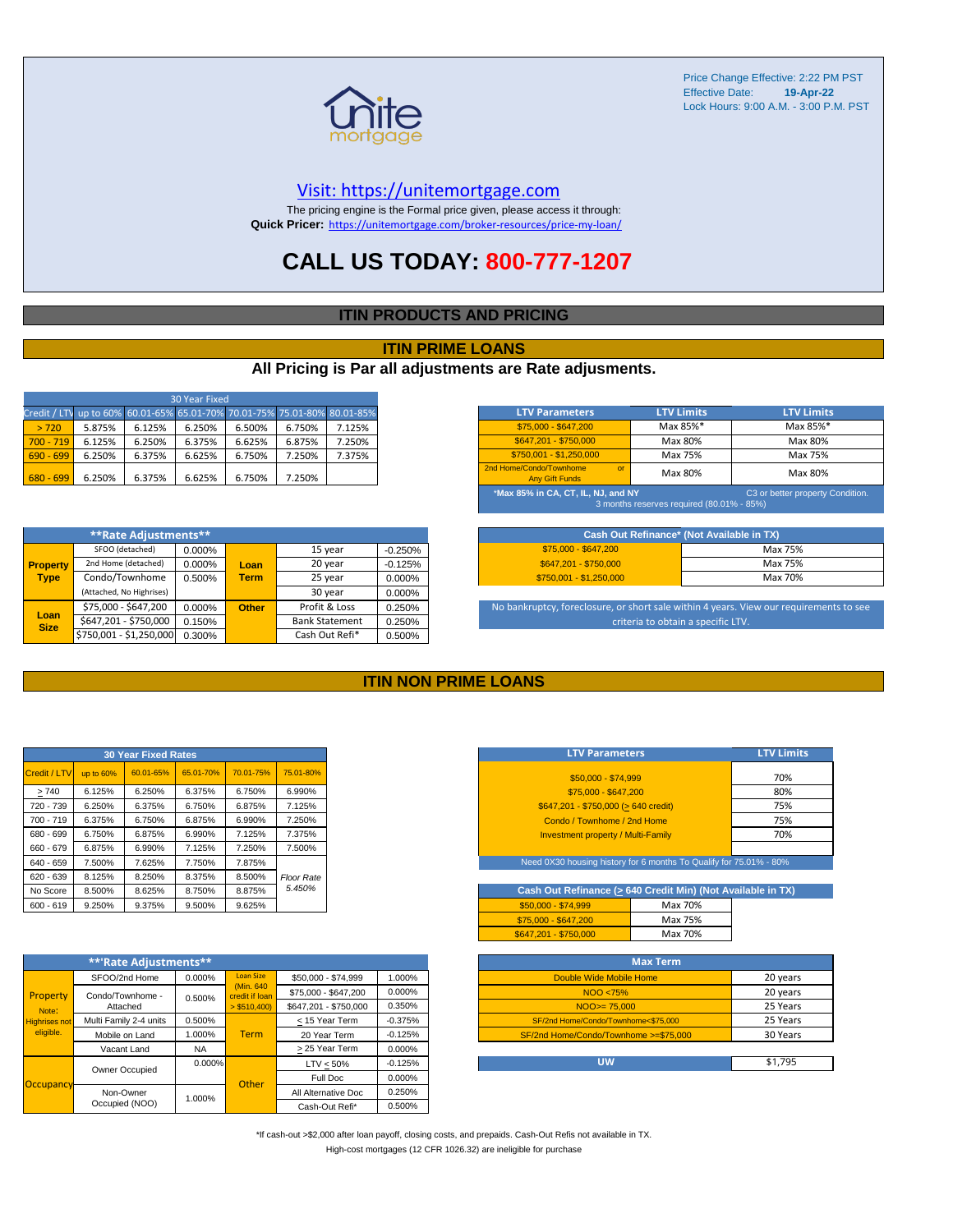

### [V](https://unitemortgage.com/)isit: https://unitemortgage.com

The pricing engine is the Formal price given, please access it through:

**Quick Pricer:** [https://un](https://unitemortgage.com/broker-resources/price-my-loan/)itemortgage.com/broker-resources/price-my-loan/

## **CALL US TODAY: 800-777-1207**

#### **CONVENTIONAL PRODUCTS AND PRICING**

|       | <b>CONFORMING LOANS</b> |                             |         |                             |         |         |         |                             |                      |         |               |                             |               |         |               |
|-------|-------------------------|-----------------------------|---------|-----------------------------|---------|---------|---------|-----------------------------|----------------------|---------|---------------|-----------------------------|---------------|---------|---------------|
|       |                         | <b>DU CONF CONV 30 YEAR</b> |         | <b>DU CONF CONV 20 YEAR</b> |         |         |         | <b>DU CONF CONV 15 YEAR</b> |                      |         |               | <b>DU CONF CONV 10 YEAR</b> |               |         |               |
| Rate  | 10 Day                  | 25 Day                      | 40 Day  | Rate                        | 10 Day  | 25 Day  | 40 Day  | Rate                        | 10 Day               | 25 Day  | 40 Day        | Rate                        | <b>10 Day</b> | 25 Day  | 40 Day        |
| 5.750 | (3.250)                 | (3.125)                     | (3.000) | 5.750                       | (2.875) | (2.750) | (2.625) | 4.875                       | (2.625)              | (2.500) | (2.375)       | 4.750                       | (2.125)       | (2.000) | (1.875)       |
| 5.625 | (3.250)                 | (3.125)                     | (3.000) | 5.625                       | (3.125) | (3.000) | (2.875) | 4.750                       | (2.250)              | (2.125) | (2.000)       | 4.625                       | (1.750)       | (1.625) | (1.500)       |
| 5.500 | (2.875)                 | (2.750)                     | (2.625) | 5.500                       | (2.875) | (2.750) | (2.625) | 4.625                       | (1.875)              | (1.750) | (1.625)       | 4.500                       | (1.500)       | (1.375) | (1.250)       |
| 5.375 | (2.625)                 | (2.500)                     | (2.375) | 5.375                       | (2.750) | (2.625) | (2.500) | 4.500                       | (1.625)              | (1.500) | (1.375)       | 4.375                       | (1.500)       | (1.375) | (1.250)       |
| 5.250 | (2.125)                 | (2.000)                     | (1.875) | 5.250                       | (2.375) | (2.250) | (2.125) | 4.375                       | (1.250)              | (1.125) | (1.000)       | 4.250                       | (1.250)       | (1.125) | (1.000)       |
| 5.125 | (1.750)                 | (1.625)                     | (1.500) | 5.125                       | (2.000) | (1.875) | (1.750) | 4.250                       | (1.250)              | (1.125) | (1.000)       | 4.125                       | (1.125)       | (1.000) | (0.875)       |
| 5.000 | (1.250)                 | (1.125)                     | (1.000) | 5.000                       | (1.625) | (1.500) | (1.375) | 4.125                       | (0.625)              | (0.500) | (0.375)       | 4.000                       | (0.625)       | (0.500) | (0.375)       |
| 4.875 | (0.750)                 | (0.625)                     | (0.500) | 4.875                       | (1.250) | (1.125) | (1.000) | 4.000                       | (0.250)              | (0.125) | 0.000         | 3.875                       | (0.125)       | 0.000   | 0.125         |
| 4.750 | (0.250)                 | (0.125)                     | 0.000   | 4.750                       | (0.750) | (0.625) | (0.500) | 3.875                       | 0.250                | 0.375   | 0.500         | 3.750                       | 0.500         | 0.625   | 0.750         |
| 4.625 | 0.250                   | 0.375                       | 0.500   | 4.625                       | (0.250) | (0.125) | 0.000   | 3.750                       | 0.875                | 1.000   | 1.125         | 3.625                       | 0.875         | 1.000   | 1.125         |
| 4.500 | 1.000                   | 1.125                       | 1.250   | 4.500                       | 0.125   | 0.250   | 0.375   | 3.625                       | 1.375                | 1.500   | 1.625         | 3.500                       | 1.500         | 1.625   | 1.750         |
| 4.375 | 1.625                   | 1.750                       | 1.875   | 4.375                       | 0.625   | 0.750   | 0.875   | 3.500                       | 2.000                | 2.125   | 2.250         | 3.375                       | 1.875         | 2.000   | 2.125         |
|       |                         |                             |         |                             |         |         |         |                             |                      |         |               |                             |               |         |               |
|       |                         | LP CONF CONV 30 YEAR        |         | LP CONF CONV 20 YEAR        |         |         |         |                             | LP CONF CONV 15 YEAR |         |               | LP CONF CONV 10 YEAR        |               |         |               |
| Rate  | 10 Day                  | 25 Day                      | 40 Day  | Rate                        | 10 Day  | 25 Day  | 40 Day  | Rate                        | 10 Dav               | 25 Day  | <b>40 Day</b> | Rate                        | 10 Day        | 25 Day  | <b>40 Day</b> |
| 5.750 | (3.000)                 | (2.875)                     | (2.750) | 5.750                       | (2.750) | (2.625) | (2.500) | 4.875                       | (2.375)              | (2.250) | (2.125)       | 4.750                       | (2.000)       | (1.875) | (1.750)       |
| 5.625 | (3.000)                 | (2.875)                     | (2.750) | 5.625                       | (3.000) | (2.875) | (2.750) | 4.750                       | (2.125)              | (2.000) | (1.875)       | 4.625                       | (1.625)       | (1.500) | (1.375)       |
| 5.500 | (2.625)                 | (2.500)                     | (2.375) | 5.500                       | (2.750) | (2.625) | (2.500) | 4.625                       | (1.750)              | (1.625) | (1.500)       | 4.500                       | (1.250)       | (1.125) | (1.000)       |
| 5.375 | (2.375)                 | (2.250)                     | (2.125) | 5.375                       | (2.625) | (2.500) | (2.375) | 4.500                       | (1.500)              | (1.375) | (1.250)       | 4.375                       | (0.875)       | (0.750) | (0.625)       |
| 5.250 | (1.875)                 | (1.750)                     | (1.625) | 5.250                       | (2.250) | (2.125) | (2.000) | 4.375                       | (1.125)              | (1.000) | (0.875)       | 4.250                       | (0.500)       | (0.375) | (0.250)       |
| 5.125 | (1.375)                 | (1.250)                     | (1.125) | 5.125                       | (2.000) | (1.875) | (1.750) | 4.250                       | (0.750)              | (0.625) | (0.500)       | 4.125                       | (0.125)       | 0.000   | 0.125         |
| 5.000 | (1.000)                 | (0.875)                     | (0.750) | 5.000                       | (1.500) | (1.375) | (1.250) | 4.125                       | (0.250)              | (0.125) | 0.000         | 4.000                       | 0.250         | 0.375   | 0.500         |
| 4.875 | (0.625)                 | (0.500)                     | (0.375) | 4.875                       | (1.125) | (1.000) | (0.875) | 4.000                       | 0.000                | 0.125   | 0.250         | 3.875                       | 0.750         | 0.875   | 1.000         |
| 4.750 | (0.125)                 | 0.000                       | 0.125   | 4.750                       | (0.625) | (0.500) | (0.375) | 3.875                       | 0.625                | 0.750   | 0.875         | 3.750                       | 1.250         | 1.375   | 1.500         |
| 4.625 | 0.500                   | 0.625                       | 0.750   | 4.625                       | (0.125) | 0.000   | 0.125   | 3.750                       | 1.000                | 1.125   | 1.250         | 3.625                       | 1.375         | 1.500   | 1.625         |
| 4.500 | 1.125                   | 1.250                       | 1.375   | 4.500                       | 0.250   | 0.375   | 0.500   | 3.625                       | 1.500                | 1.625   | 1.750         | 3.500                       | 2.125         | 2.250   | 2.375         |
| 4.375 | 1.750                   | 1.875                       | 2.000   | 4.375                       | 0.750   | 0.875   | 1.000   | 3.500                       | 2.125                | 2.250   | 2.375         | 3.375                       | 2.750         | 2.875   | 3.000         |

#### **HIGH BALANCE CONFORMING**

| <b>DU HIGH BALANCE 30 YEAR</b><br><b>DU HIGH BALANCE 15 YEAR</b><br><b>DU HIGH BALANCE 20 YEAR</b>                                                                                                                                                                                                                                                                                                                                                                                                                                                                                                                                                                                                                                                                                                                                                                                                                                                                                                                                                                                                          |                                                                  | <b>DU HIGH BALANCE 10 YEAR</b> |  |  |  |  |
|-------------------------------------------------------------------------------------------------------------------------------------------------------------------------------------------------------------------------------------------------------------------------------------------------------------------------------------------------------------------------------------------------------------------------------------------------------------------------------------------------------------------------------------------------------------------------------------------------------------------------------------------------------------------------------------------------------------------------------------------------------------------------------------------------------------------------------------------------------------------------------------------------------------------------------------------------------------------------------------------------------------------------------------------------------------------------------------------------------------|------------------------------------------------------------------|--------------------------------|--|--|--|--|
| 25 Day<br>25 Day<br><b>40 Day</b><br>10 Day<br>25 Day<br>10 Day<br>40 Day<br><b>10 Day</b><br>Rate<br><b>Rate</b><br>Rate<br>5.750<br>(1.500)<br>(2.000)<br>(1.750)<br>5.000<br>(1.875)<br>(1.750)<br>(1.625)<br>5.625<br>(1.625)<br>(1.500)<br>(1.250)<br>(1.500)<br>(1.375)<br>4.875<br>(1.375)<br>5.500<br>4.750<br>(1.250)<br>(1.000)<br>(0.875)<br>(1.125)<br>(1.000)<br>(1.125)<br>5.375<br>4.625<br>(0.625)<br>(1.000)<br>(0.875)<br>(0.750)<br>(0.875)<br>(0.750)<br>5.250<br>(0.625)<br>4.500<br>(0.250)<br>(0.500)<br>(0.500)<br>(0.375)<br>(0.375)<br>4.375<br>5.125<br>(0.375)<br>(0.125)<br>(0.125)<br>0.000<br>0.125<br>(0.250)<br>A LOUDER<br>5.000<br>4.250<br>0.375<br>(0.125)<br>0.125<br>0.250<br>0.500<br>0.000<br>4.875<br>4.125<br>0.250<br>0.375<br>0.500<br>0.625<br>0.750<br>0.875<br>0.625<br>0.875<br>4.000<br>1.125<br>1.250<br>1.375<br>4.750<br>0.750<br>4.625<br>1.375<br>1.500<br>3.875<br>1.625<br>1.875<br>1.250<br>1.750<br>4.500<br>2.250<br>2.500<br>2.125<br>2.250<br>2.375<br>2.375<br>3.750<br>4.375<br>3.000<br>3.625<br>2.625<br>2.750<br>2.875<br>2.750<br>2.875 | <b>40 Day</b><br>10 Day<br>25 Day<br><b>40 Day</b><br>Rate<br>中国 |                                |  |  |  |  |

Agency Underwriting Fee: \$ 1,095 \* NJ and WA Origination Fee \$1,195 \* NC Commitment Fee \$1,195

e

**MAX NET PRICING IS 104.000 HIGH BALANCE MAX NET PRICING IS 103.000 Rates and pricing are subject to change without notice.** All Rights Reserved. 04.2022 This document is limited to current Unite Mortgage Wholesale Lending Solutions, and should not be intended as legal advice, legal opinion, or any other advice on specific facts or circumstances. Such policy and practice ar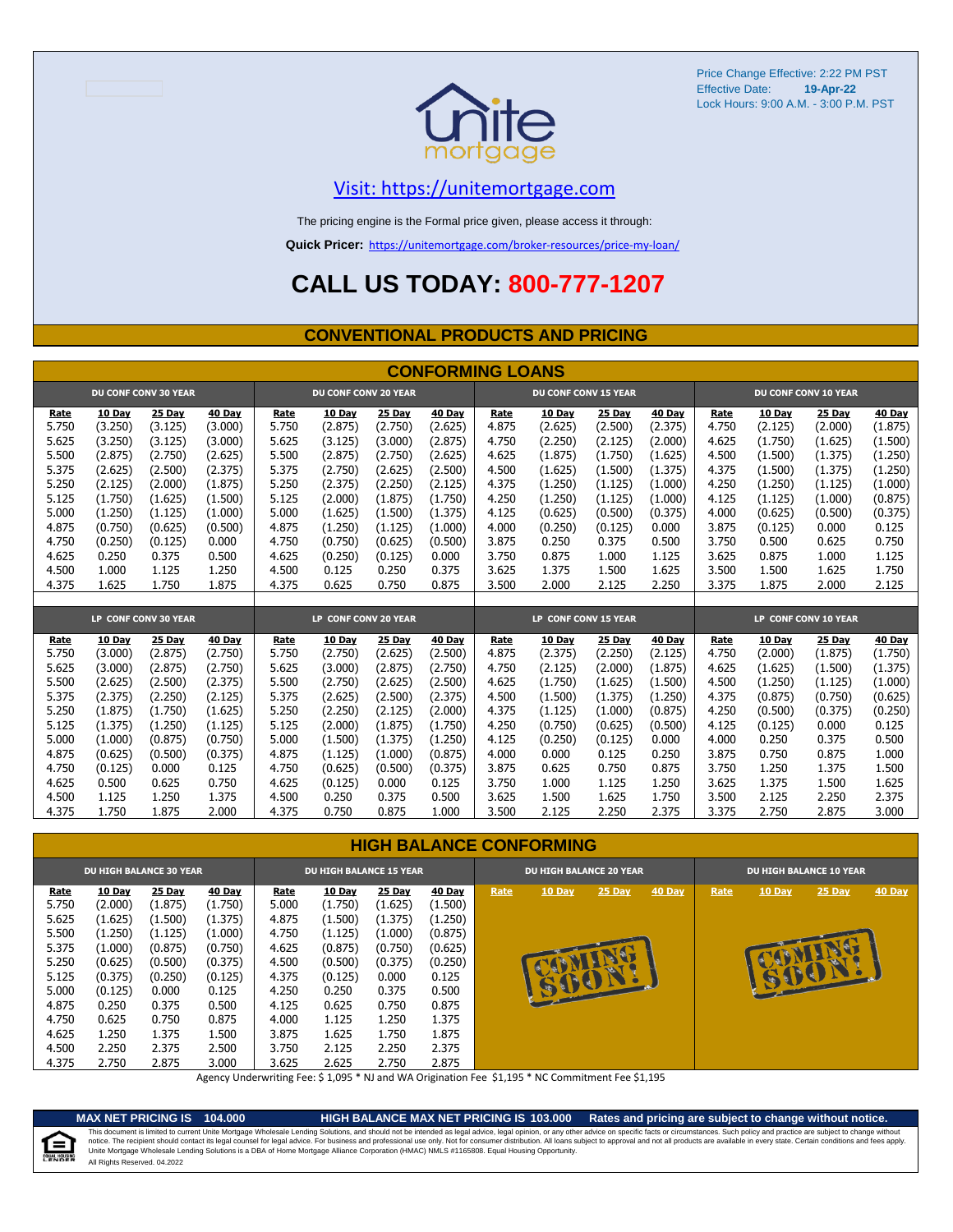

### [V](https://unitemortgage.com/)isit: https://unitemortgage.com

The pricing engine is the Formal price given, please access it through:

**Quick Pricer:** [https://un](https://unitemortgage.com/broker-resources/price-my-loan/)itemortgage.com/broker-resources/price-my-loan/

## **CALL US TODAY: 800-777-1207**

|       | <b>HOME AFFORDABLE PRODUCTS</b> |                             |         |       |                                          |               |               |       |                          |               |               |                                       |        |        |               |
|-------|---------------------------------|-----------------------------|---------|-------|------------------------------------------|---------------|---------------|-------|--------------------------|---------------|---------------|---------------------------------------|--------|--------|---------------|
|       |                                 | <b>DU HOMEREADY 30 YEAR</b> |         |       | <b>DU HOMEREADY HIGH BALANCE 30 YEAR</b> |               |               |       | LP HOME POSSIBLE 30 YEAR |               |               | LP HOME POSSIBLE HIGH BALANCE 30 YEAR |        |        |               |
| Rate  | <b>10 Day</b>                   | <b>25 Day</b>               | 40 Day  | Rate  | <b>10 Day</b>                            | <b>25 Day</b> | <b>40 Day</b> | Rate  | 10 Day                   | <b>25 Day</b> | <b>40 Day</b> | Rate                                  | 10 Day | 25 Day | <b>40 Day</b> |
| 5.750 | (3.000)                         | (2.875)                     | (2.750) | 5.750 | (2.125)                                  | (2.000)       | (1.875)       | 5.750 | (3.000)                  | (2.875)       | (2.750)       |                                       |        |        |               |
| 5.625 | (3.000)                         | (2.875)                     | (2.750) | 5.625 | (1.750)                                  | (1.625)       | (1.500)       | 5.625 | (3.000)                  | (2.875)       | (2.750)       |                                       |        |        |               |
| 5.500 | (2.625)                         | (2.500)                     | (2.375) | 5.500 | (1.250)                                  | (1.125)       | (1.000)       | 5.500 | (2.750)                  | (2.625)       | (2.500)       |                                       |        |        |               |
| 5.375 | (2.250)                         | (2.125)                     | (2.000) | 5.375 | (0.750)                                  | (0.625)       | (0.500)       | 5.375 | (2.375)                  | (2.250)       | (2.125)       |                                       |        |        |               |
| 5.250 | (1.750)                         | (1.625)                     | (1.500) | 5.250 | (0.500)                                  | (0.375)       | (0.250)       | 5.250 | (1.875)                  | (1.750)       | (1.625)       |                                       |        |        |               |
| 5.125 | (1.375)                         | (1.250)                     | (1.125) | 5.125 | (0.250)                                  | (0.125)       | 0.000         | 5.125 | (1.500)                  | (1.375)       | (1.250)       |                                       |        | GIFCIN |               |
| 5.000 | (0.875)                         | (0.750)                     | (0.625) | 5.000 | 0.250                                    | 0.375         | 0.500         | 5.000 | (1.000)                  | (0.875)       | (0.750)       |                                       |        |        |               |
| 4.875 | (0.500)                         | (0.375)                     | (0.250) | 4.875 | 0.750                                    | 0.875         | 1.000         | 4.875 | (0.500)                  | (0.375)       | (0.250)       |                                       |        |        |               |
| 4.750 | 0.125                           | 0.250                       | 0.375   | 4.750 | 1.125                                    | 1.250         | 1.375         | 4.750 | 0.000                    | 0.125         | 0.250         |                                       |        |        |               |
| 4.625 | 0.625                           | 0.750                       | 0.875   | 4.625 | 1.750                                    | 1.875         | 2.000         | 4.625 | 0.625                    | 0.750         | 0.875         |                                       |        |        |               |
| 4.500 | 1.250                           | 1.375                       | 1.500   | 4.500 | 2.250                                    | 2.375         | 2.500         | 4.500 | 1.250                    | 1.375         | 1.500         |                                       |        |        |               |
| 4.375 | 1.875                           | 2.000                       | 2.125   | 4.375 | 2.875                                    | 3.000         | 3.125         | 4.375 | 1.750                    | 1.875         | 2.000         |                                       |        |        |               |

| <b>HOME READY AND HOMEPOSSIBLE CAP LIMITS</b>      |       |      |      |      |      |       |       |                                                                                                  |       |  |  |  |  |
|----------------------------------------------------|-------|------|------|------|------|-------|-------|--------------------------------------------------------------------------------------------------|-------|--|--|--|--|
|                                                    |       |      |      |      |      |       |       | LTV <=60 60.01 - 65 65.01 - 70 70.01 - 75 75.01 - 80 80.01 - 85 85.01 - 90 90.01 - 95 95.01 - 97 |       |  |  |  |  |
| HomeReady/Home Possible FICO >=680 Adjustment Caps | 1.500 | .500 | .500 | .500 | .500 | 0.000 | 0.000 | 0.000                                                                                            | 0.000 |  |  |  |  |
| HomeReady/Home Possible FICO <680 Adjustment Caps  | 1.500 | .500 | .500 | .500 | .500 | .500  | 1.500 | .500                                                                                             | 1.500 |  |  |  |  |

Agency Underwriting Fee: \$ 1,095 \* NJ and WA Origination Fee \$1,195 \* NC Commitment Fee \$1,195

 $\equiv$ 

**MAX NET PRICING IS 104.000 HIGH BALANCE MAX NET PRICING IS 103.000 Rates and pricing are subject to change without notice.**

All Rights Reserved. 04.2022 This document is limited to current Unite Mortgage Wholesale Lending Solutions, and should not be intended as legal advice, legal opinion, or any other advice on specific facts or circumstances. Such policy and practice ar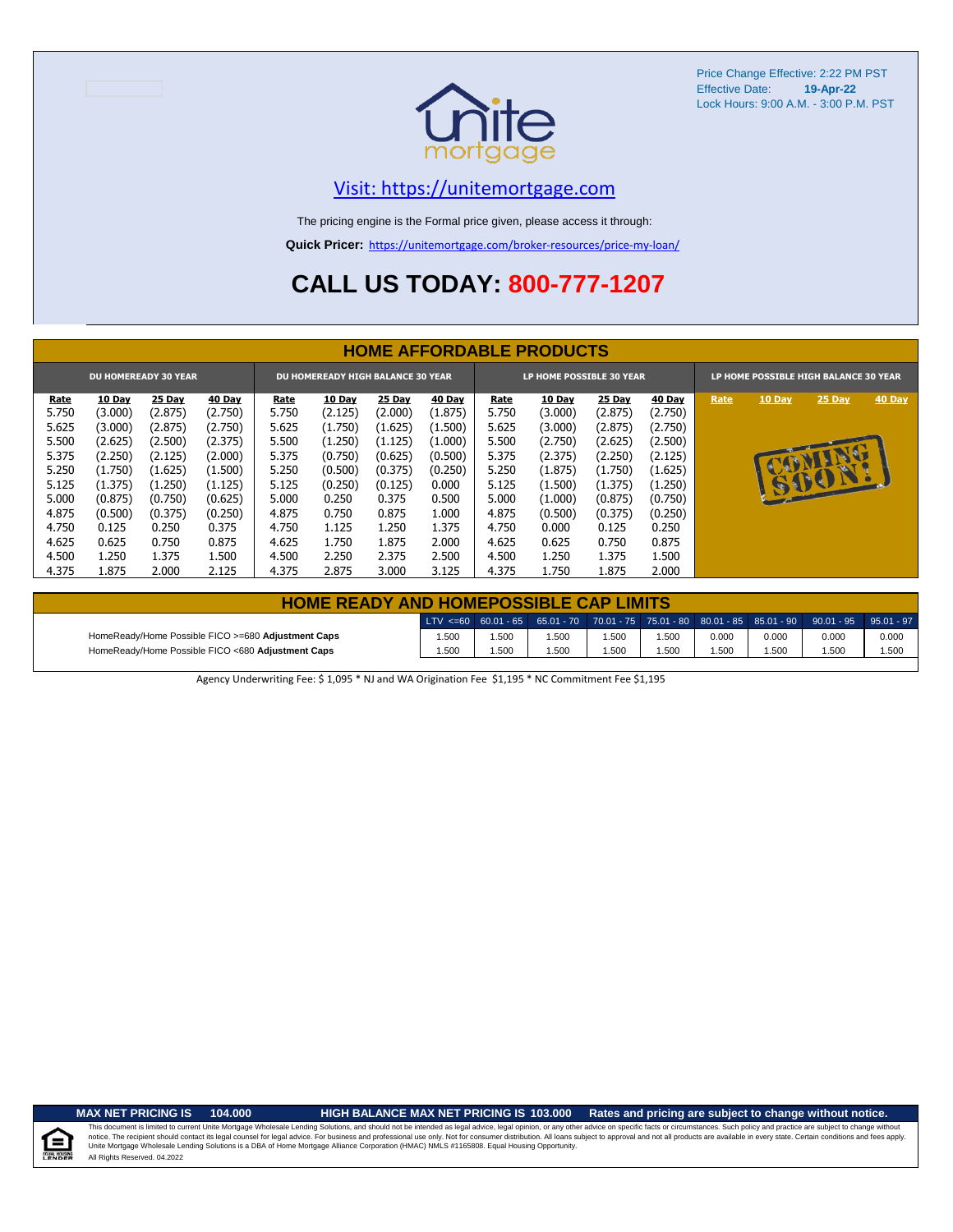

### [V](https://unitemortgage.com/)isit: https://unitemortgage.com

The pricing engine is the Formal price given, please access it through:

**Quick Pricer:** [https://un](https://unitemortgage.com/broker-resources/price-my-loan/)itemortgage.com/broker-resources/price-my-loan/

## **CALL US TODAY: 800-777-1207**

| <b>CONVENTIONAL PRICING ADJUSTMENTS</b>                                        |                       |                                                                                        |              |                         |              |              |              |                    |              |                      |              |  |
|--------------------------------------------------------------------------------|-----------------------|----------------------------------------------------------------------------------------|--------------|-------------------------|--------------|--------------|--------------|--------------------|--------------|----------------------|--------------|--|
| Credit Score / LTV                                                             | Loan Terms > 15 years |                                                                                        | LTV < 60     | $60.01 - 70$            | $70.01 - 75$ | $75.01 - 80$ | $80.01 - 85$ | $85.01 - 90$       | $90.01 - 95$ | $95.01 - 97$         | >97.00%      |  |
| $740+$                                                                         |                       |                                                                                        | 0.000        | 0.250                   | 0.250        | 0.500        | 0.250        | 0.250              | 0.250        | 0.750                | 0.750        |  |
| 720 - 739                                                                      |                       |                                                                                        | 0.000        | 0.250                   | 0.500        | 0.750        | 0.500        | 0.500              | 0.500        | 1.000                | 1.000        |  |
| 700 - 719                                                                      |                       |                                                                                        | 0.000        | 0.500                   | 1.000        | 1.250        | 1.000        | 1.000              | 1.000        | 1.500                | 1.500        |  |
| 680 - 699                                                                      |                       |                                                                                        | 0.000        | 0.500                   | 1.250        | 1.750        | 1.500        | 1.250              | 1.250        | 1.500                | 1.500        |  |
| 660 - 679                                                                      |                       |                                                                                        | 0.000        | 1.000                   | 2.250        | 2.750        | 2.750        | 2.250              | 2.250        | 2.250                | 2.250        |  |
| 640 - 659                                                                      |                       |                                                                                        | 0.500        | 1.250                   | 2.750        | 3.000        | 3.250        | 2.750              | 2.750        | 2.750                | 2.750        |  |
| 620-639                                                                        |                       |                                                                                        | 0.500        | 1.500                   | 3.000        | 3.000        | 3.250        | 3.250              | 3.250        | 3.500                | 3.500        |  |
| Cash Out (Ex. Student Loan Only) All Loan Terms. Cumulative with above adjust. |                       |                                                                                        | $LTV = 60$   | $60.01 - 70$            | $70.01 - 75$ | $75.01 - 80$ |              |                    |              |                      |              |  |
| $740+$                                                                         |                       |                                                                                        | 0.375        | 0.625                   | 0.625        | 0.875        |              |                    |              |                      |              |  |
| 720 - 739                                                                      |                       |                                                                                        | 0.375        | 1.000                   | 1.000        | 1.125        |              |                    |              |                      |              |  |
| 700 - 719                                                                      |                       |                                                                                        | 0.375        | 1.000                   | 1.000        | 1.125        |              |                    |              |                      |              |  |
| 680 - 699                                                                      |                       |                                                                                        | 0.375        | 1.125                   | 1.125        | 1.750        |              |                    |              |                      |              |  |
| 660 - 679                                                                      |                       |                                                                                        | 0.625        | 1.125                   | 1.125        | 1.875        |              |                    |              |                      |              |  |
| 640 - 659                                                                      |                       |                                                                                        | 0.625        | 1.625                   | 1.625        | 2.625        |              |                    |              |                      |              |  |
| 620 - 639                                                                      |                       |                                                                                        | 0.625        | 1.625                   | 1.625        | 3.125        |              |                    |              |                      |              |  |
| <b>Other Price Adjustments</b>                                                 | All Loan Terms        | Cumulative with above adjustments                                                      | $LTV \le 60$ | $60.01 - 65$            | $65.01 - 70$ | $70.01 - 75$ | $75.01 - 80$ | $80.01 - 85$       | $85.01 - 90$ | $90.01 - 95$         | $95.01 - 97$ |  |
| High Balance Purchase and R/T Refinance                                        |                       |                                                                                        | 0.500        | 0.750                   | 0.750        | 0.750        | 1.000        | 1.000              | 1.000        | 1.000                | 1.000        |  |
| High Balance Cash-Out Refinance                                                |                       |                                                                                        | 1.250        | 1.500                   | 1.500        | 1.500        | 1.750        | <b>NA</b>          | <b>NA</b>    | <b>NA</b>            | <b>NA</b>    |  |
| High Balance ARMs (Adjustment Based on CLTV)                                   |                       |                                                                                        | 0.750        | 0.750                   | 0.750        | 0.750        | 1.500        | 1.500              | 1.500        | 1.750                | 1.750        |  |
| <b>ARMs</b>                                                                    |                       |                                                                                        | 0.000        | 0.000                   | 0.000        | 0.000        | 0.000        | 0.000              | 0.000        | 0.250                | <b>NA</b>    |  |
| HomeReady/Home Possible FICO >=680 Adjustment Caps                             |                       |                                                                                        | 1.500        | 1.500                   | 1.500        | 1.500        | 1.500        | 0.000              | 0.000        | 0.000                | 0.000        |  |
| HomeReady/Home Possible FICO <680 Adjustment Caps                              |                       |                                                                                        | 1.500        | 1.500                   | 1.500        | 1.500        | 1.500        | 1.500              | 1.500        | 1.500                | 1.500        |  |
| <b>Investment Properties</b>                                                   |                       |                                                                                        | 2.125        | 2.125                   | 2.125        | 2.125        | 3.375        | 4.125              | <b>NA</b>    | <b>NA</b>            | <b>NA</b>    |  |
| Second Home                                                                    |                       |                                                                                        | 1.125        | 1.625                   | 1.625        | 2.125        | 3.375        | 4.125              | 4.125        | 4.125                | 4.125        |  |
| Manufactured home                                                              |                       |                                                                                        | 0.500        | 0.500                   | 0.500        | 0.500        | 0.500        | 0.500              | 0.500        | 0.500                | 0.500        |  |
| 2-4 Unit Properties (3-4 unit max LTV is 75% (DU) and 80% (LP))                |                       |                                                                                        | 1.000        | 1.000                   | 1.000        | 1.000        | 1.000        | 1.000              | <b>NA</b>    | <b>NA</b>            | NA           |  |
| Condos - Loan Terms > 15Y (does not apply to Detached building types)          |                       |                                                                                        | 0.000        | 0.000                   | 0.000        | 0.000        | 0.750        | 0.750              | 0.750        | 0.750                | 0.750        |  |
|                                                                                |                       | Escrow Waiver (LTV >80% not available in NM, LTV >90% does not apply to HB Nationwide) | 0.000        | 0.000                   | 0.000        | 0.000        | 0.000        | 0.000              | 0.000        | 0.000                | <b>NA</b>    |  |
| UW Waiver Fee (ALL LTV) - based on loan size                                   |                       |                                                                                        |              |                         |              |              |              |                    |              |                      |              |  |
|                                                                                |                       |                                                                                        |              |                         |              |              |              |                    |              |                      |              |  |
|                                                                                |                       | <b>ALL SUBORDINATE FINANCING</b>                                                       |              |                         |              | .375%        |              |                    |              |                      |              |  |
| <b>LTV Range</b>                                                               |                       | <b>CLTV Range</b>                                                                      |              | Credit Score < 720      |              |              |              | Credit Score > 720 |              |                      |              |  |
| $\leq 65.00\%$                                                                 |                       | $80.01\% - 95.00\%$                                                                    |              | 0.500                   |              |              |              | 0.250              |              |                      |              |  |
| 65.01% - 75.00%                                                                |                       | $80.01\% - 95.00\%$                                                                    |              | 0.750                   |              |              |              | 0.500              |              |                      |              |  |
| 75.01% - 95.00%                                                                |                       | $90.01\% - 95.00\%$                                                                    |              | 1.000                   |              |              |              | 0.750              |              |                      |              |  |
| 75.01% - 90.00%                                                                |                       | 76.01% - 90.00%                                                                        |              | 1.000                   |              |              |              | 0.750              |              |                      |              |  |
| $\leq 95.00\%$                                                                 |                       | 95.01% - 97.00%                                                                        |              | 1.500                   |              |              |              | 1.500              |              |                      |              |  |
|                                                                                |                       |                                                                                        |              |                         |              |              |              |                    |              |                      |              |  |
|                                                                                |                       | <b>LOCK EXTENSIONS - RELOCKS - OTHER CHANGES</b>                                       |              |                         |              |              |              |                    |              |                      |              |  |
|                                                                                |                       |                                                                                        |              | <b>Lock Extensions:</b> |              |              |              |                    |              |                      |              |  |
| 1-4 days                                                                       | .03 / day             |                                                                                        |              |                         |              |              |              |                    |              |                      |              |  |
| 5 days                                                                         | 0.125                 |                                                                                        |              |                         |              |              |              |                    |              | 10 Day Lock Expires: | 04/29/22     |  |
| 7 days                                                                         | 0.187                 |                                                                                        |              |                         |              |              |              |                    |              | 25 Day Lock Expires: | 05/14/22     |  |
| 10 days                                                                        | 0.250                 |                                                                                        |              |                         |              |              |              |                    |              | 40 Day Lock Expires: | 05/29/22     |  |
| 15 days                                                                        | 0.375                 |                                                                                        |              |                         |              |              |              |                    |              |                      |              |  |

**Relocks: Other Changes:**

Loan Program *plus* Worse Case if moving into different delivery type Rate Change Mot subject to worse case pricing

Locks expiring on a non business day are good through the following business day.

Agency Underwriting Fee: \$ 1,095 \* NJ and WA Origination Fee \$1,195 \* NC Commitment Fee \$1,195

| NDE<br>î |  |
|----------|--|
|          |  |

| ( NET PRICING IS | 104.000 |
|------------------|---------|
|------------------|---------|

**MAX NET PRICING IS 104.000 Rates and prices are subject to change without notice.** 25/30 YR.: 2.960% 1 YR Libor: 0.360%

APOR: 15/20 YR.: 2.500% 1 YR CMT: 0.120%

All Rights Reserved. 04.2022 This document is limited to current Unite Mortgage Wholesale Lending Solutions, and should not be intended as legal advice, legal opinion, or any other advice on specific facts or circumstances. Such policy and practice ar